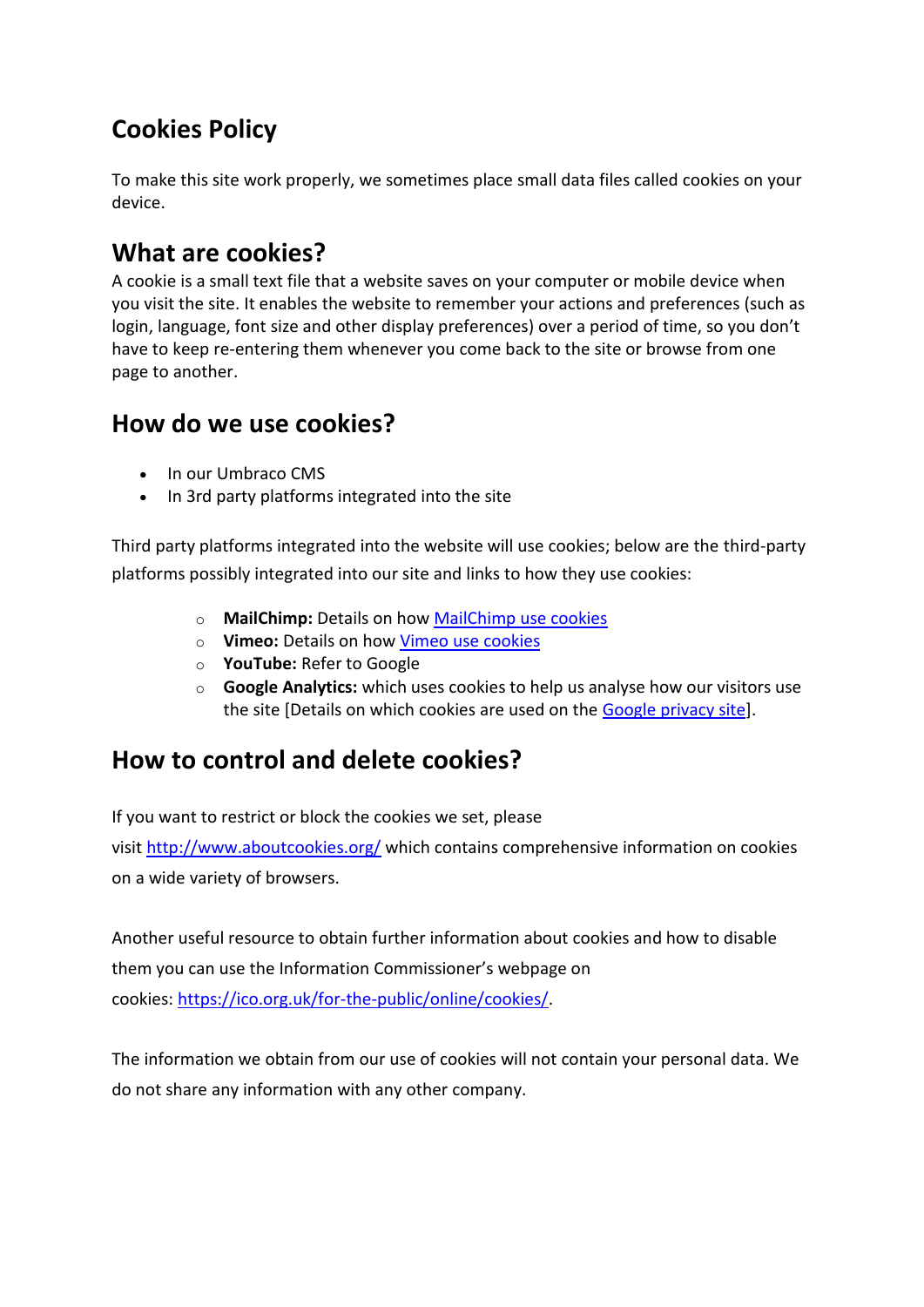In certain circumstances we may collect personal information about you but only where you voluntarily provide it (e.g. by completing an online form).

In most cases we will need your consent in order to use cookies on this website. The exception is where the cookie is essential in order for us to provide you with a service you have requested.

# **Description of cookies?**

The table below provides more information about the cookies we use and why:

### **Essential**

| Cookie             | <b>Description</b>                                                                                                                                                                            |
|--------------------|-----------------------------------------------------------------------------------------------------------------------------------------------------------------------------------------------|
| Umbraco<br>Cookies | The backend platform is based on Umbraco and so uses cookies for<br>various things such as keeping user state. Public users do not have access<br>to the backend only site Administrators do. |

### **Site Analytics**

| Cookie                        | <b>Description</b>                                                                                                                                          |
|-------------------------------|-------------------------------------------------------------------------------------------------------------------------------------------------------------|
| Google Analytics              | Google Analytics cookies are used to help us understand how people<br>use the website, how they find out about the website, and what<br>pages people visit. |
| Google Analytics<br>Audiences | Used to identify previous visitors to our website.                                                                                                          |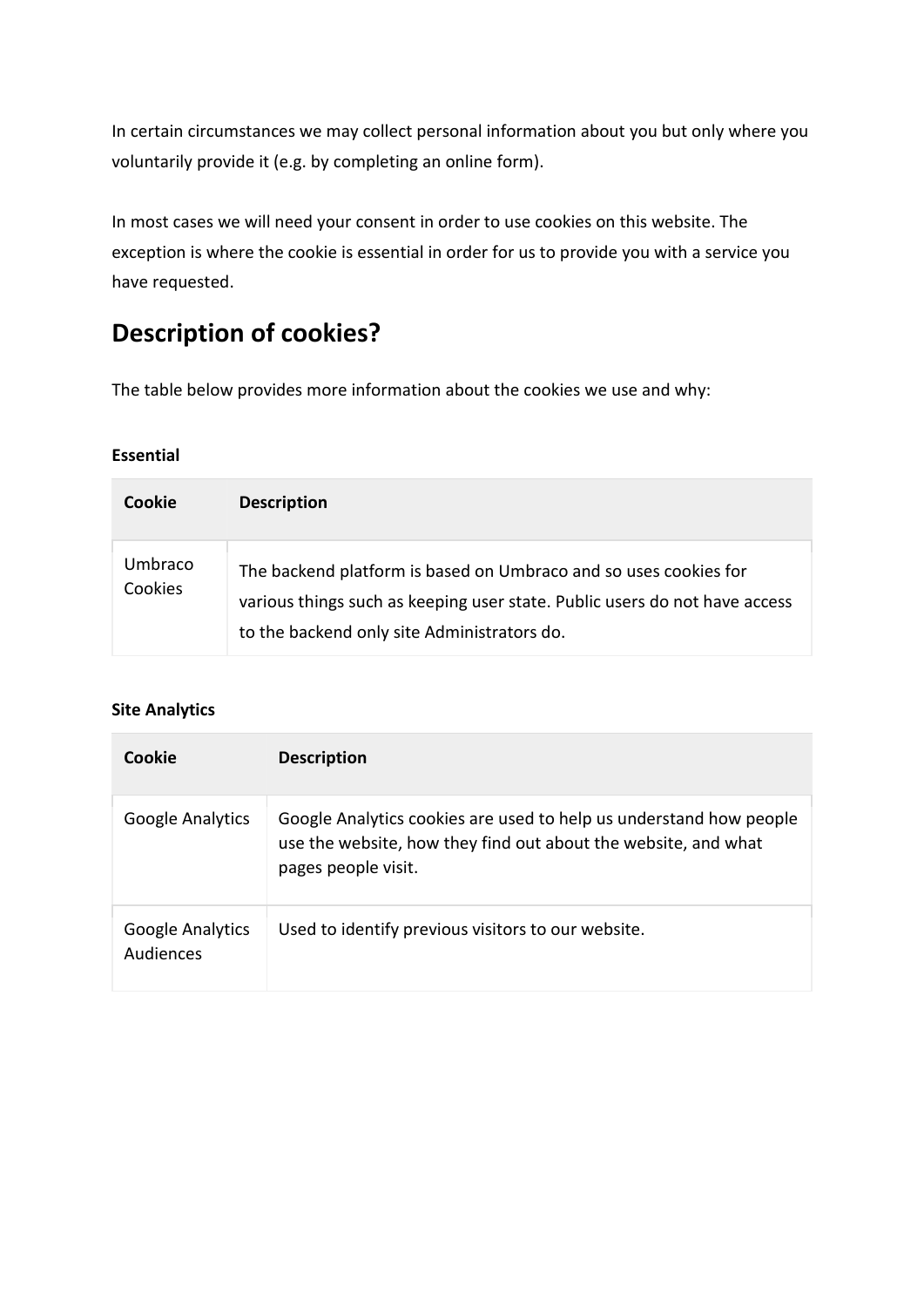#### **Social, Marketing + Third Party Site Cookies**

| Cookie    | <b>Description</b>                                                                                                                                                                                                                                 |
|-----------|----------------------------------------------------------------------------------------------------------------------------------------------------------------------------------------------------------------------------------------------------|
| YouTube   | On occasion a video maybe embedded on our website, which has been<br>hosted with YouTube. See information earlier for what cookies they keep.                                                                                                      |
| Vimeo     | On occasion a video maybe embedded on our website, which has been<br>hosted with Vimeo. See information earlier for what cookies they keep.                                                                                                        |
| MailChimp | Occasionally we may embed a form using mailchimp i.e. for subscription to<br>a newsletter. We will always ask your permission before saving these<br>details on the form which is embedded. See information earlier for what<br>cookies they keep. |

### **More detailed information about the cookies we use**

#### **Performance Cookies**

These cookies allow us to count visits and traffic sources, so we can measure and improve the performance of our site. They help us know which pages are the most and least popular and see how visitors move around the site. All information these cookies collect is aggregated and therefore anonymous. If you do not allow these cookies, we will not know when you have visited our site. We use Google Analytics as for collecting this information.

#### **Google Analytics**

| Cookie | <b>Description</b>                                                                                                                                                                                                                                                                                         |
|--------|------------------------------------------------------------------------------------------------------------------------------------------------------------------------------------------------------------------------------------------------------------------------------------------------------------|
| utma   | This is one of the four main cookies set by the Google Analytics service which<br>enables website owners to track visitor behaviour and measure site<br>performance. This cookie lasts for 2 years by default and distinguishes<br>between users and sessions. Used to calculate new and returning visitor |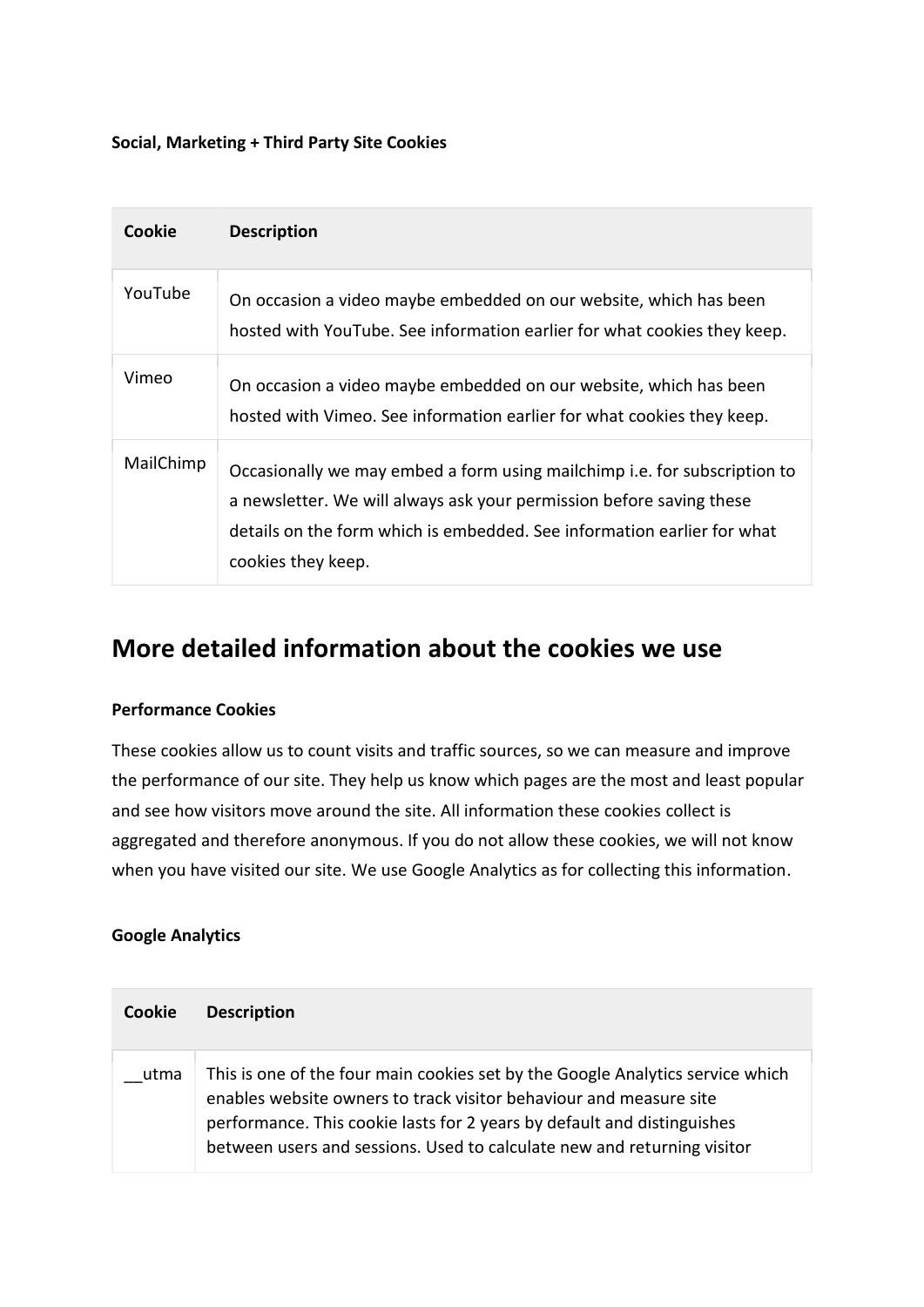|      | statistics. The cookie is updated every time data is sent to Google Analytics.<br>The lifespan of the cookie can be customised by website owners.                                                                                                                                                                                                                                                                                                                                                                                                                                                                                                                                               |
|------|-------------------------------------------------------------------------------------------------------------------------------------------------------------------------------------------------------------------------------------------------------------------------------------------------------------------------------------------------------------------------------------------------------------------------------------------------------------------------------------------------------------------------------------------------------------------------------------------------------------------------------------------------------------------------------------------------|
| utmc | This is one of the four main cookies set by the Google Analytics service which<br>enables website owners to track visitor behaviour and measure site<br>performance. It is not used in most sites but is set to enable interoperability<br>with the older version of Google Analytics code known as Urchin. In this older<br>version this was used in combination with the utmb cookie to identify new<br>sessions/visits for returning visitors. When used by Google Analytics this is<br>always a Session cookie which is destroyed when the user closes their<br>browser. Where it is seen as a Persistent cookie it is therefore likely to be a<br>different technology setting the cookie. |
| utmz | This is one of the four main cookies set by the Google Analytics service which<br>enables website owners to track visitor behaviour measure of site<br>performance. This cookie identifies the source of traffic to the site - so Google<br>Analytics can tell site owners where visitors came from when arriving on the<br>site.                                                                                                                                                                                                                                                                                                                                                               |
| utmz | This is one of the four main cookies set by the Google Analytics service which<br>enables website owners to track visitor behaviour measure of site<br>performance. This cookie identifies the source of traffic to the site - so Google<br>Analytics can tell site owners where visitors came from when arriving on the<br>site. The cookie has a life span of 6 months and is updated every time data is<br>sent to Google Analytics.                                                                                                                                                                                                                                                         |
| utmb | This is one of the four main cookies set by the Google Analytics service which<br>enables website owners to track visitor behaviour and measure site<br>performance. This cookie lasts for 2 years by default and distinguishes<br>between users and sessions. It it used to calculate new and returning visitor<br>statistics. The cookie is updated every time data is sent to Google Analytics.<br>The lifespan of the cookie can be customised by website owners.                                                                                                                                                                                                                           |
| _ga  | Registers a unique ID that is used to generate statistical data on how the<br>visitor uses the website. This helps us count how many people visit our<br>website by tracking if you've visited before. (2 year Session Cookie)                                                                                                                                                                                                                                                                                                                                                                                                                                                                  |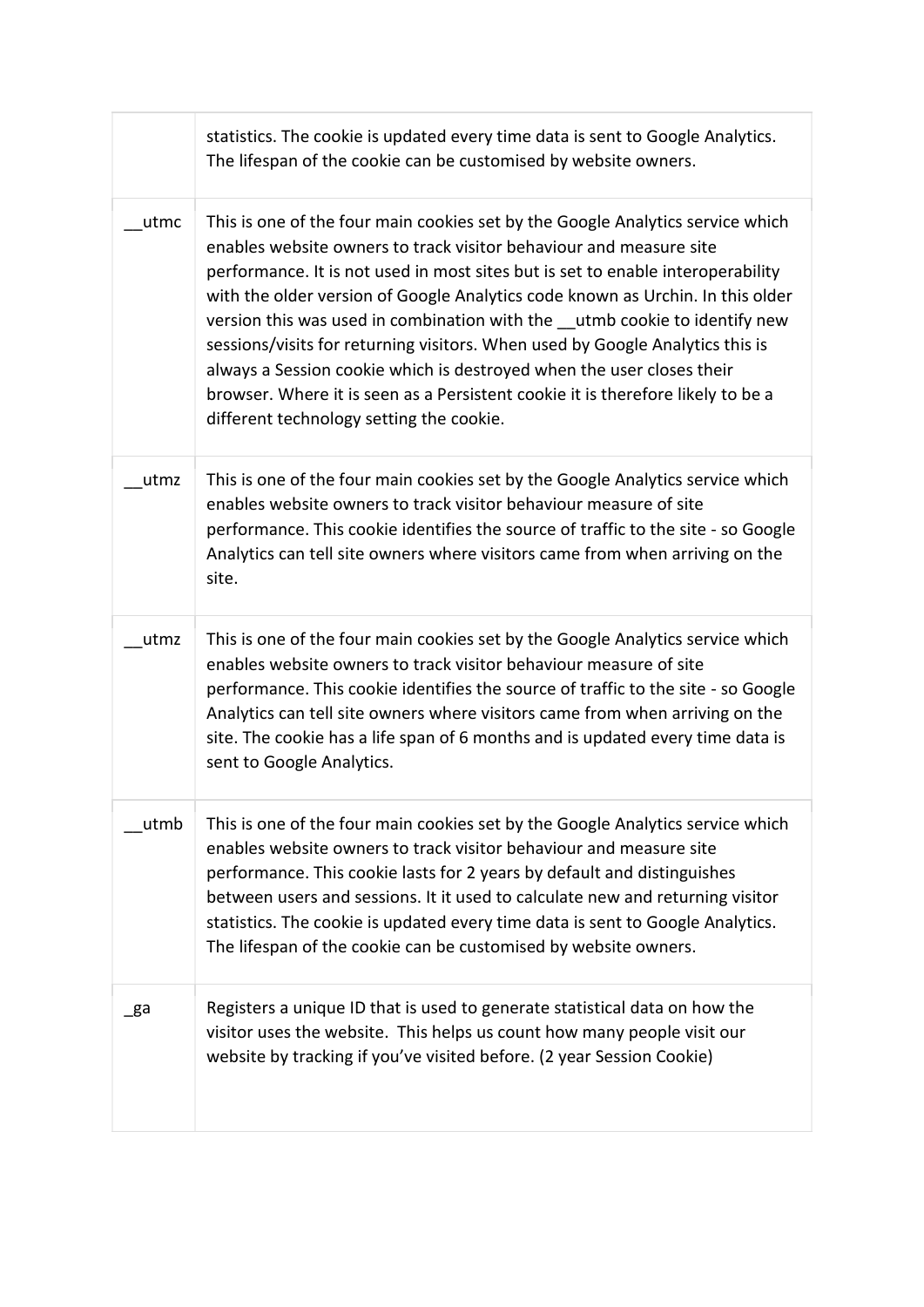| $\_$ gid | Registers a unique ID that is used to generate statistical data on how the |
|----------|----------------------------------------------------------------------------|
|          | visitor uses the website (Session Cookie)                                  |

#### **Strictly Necessary Cookies**

These cookies allow us to count visits and traffic sources, so we can measure and improve the performance of our site. They help us know which pages are the most and least popular and see how visitors move around the site. All information these cookies collect is aggregated and therefore anonymous. If you do not allow these cookies, we will not know when you have visited our site. We use Google Analytics as for collecting this information

#### **Umbraco Backend**

| Cookie            | <b>Description</b>                                                                                                                                                                                                                                                                                                                                                 |
|-------------------|--------------------------------------------------------------------------------------------------------------------------------------------------------------------------------------------------------------------------------------------------------------------------------------------------------------------------------------------------------------------|
| Asp.net sessionID | Essential cookie. Preserves the visitor's session state across page<br>requests. General purpose platform session cookie, used by sites<br>written with Microsoft .NET based technologies. Usually used to<br>maintain an anonymised user session by the server.                                                                                                   |
| UMB UCONTEXT      | Essential cookie. Umbraco specific cookies - Strictly necessary for<br>the website to work correctly. This cookie is set by websites using<br>the Umbraco web content management system. It is usually only<br>seen by site administrators accessing the back end of the website,<br>rather than general visitors. Stores an id, which is needed to use<br>the CMS |
| UMB UPDCHK        | Essential cookie. Umbraco specific cookies - Strictly necessary for<br>the website to work correctly. This cookie is set by websites using<br>the Umbraco web content management system. It is usually only<br>seen by site administrators accessing the back end of the website,<br>rather than general visitors.                                                 |
| <b>UMB PANEL</b>  | Stores the dimensions of the UI panel.                                                                                                                                                                                                                                                                                                                             |